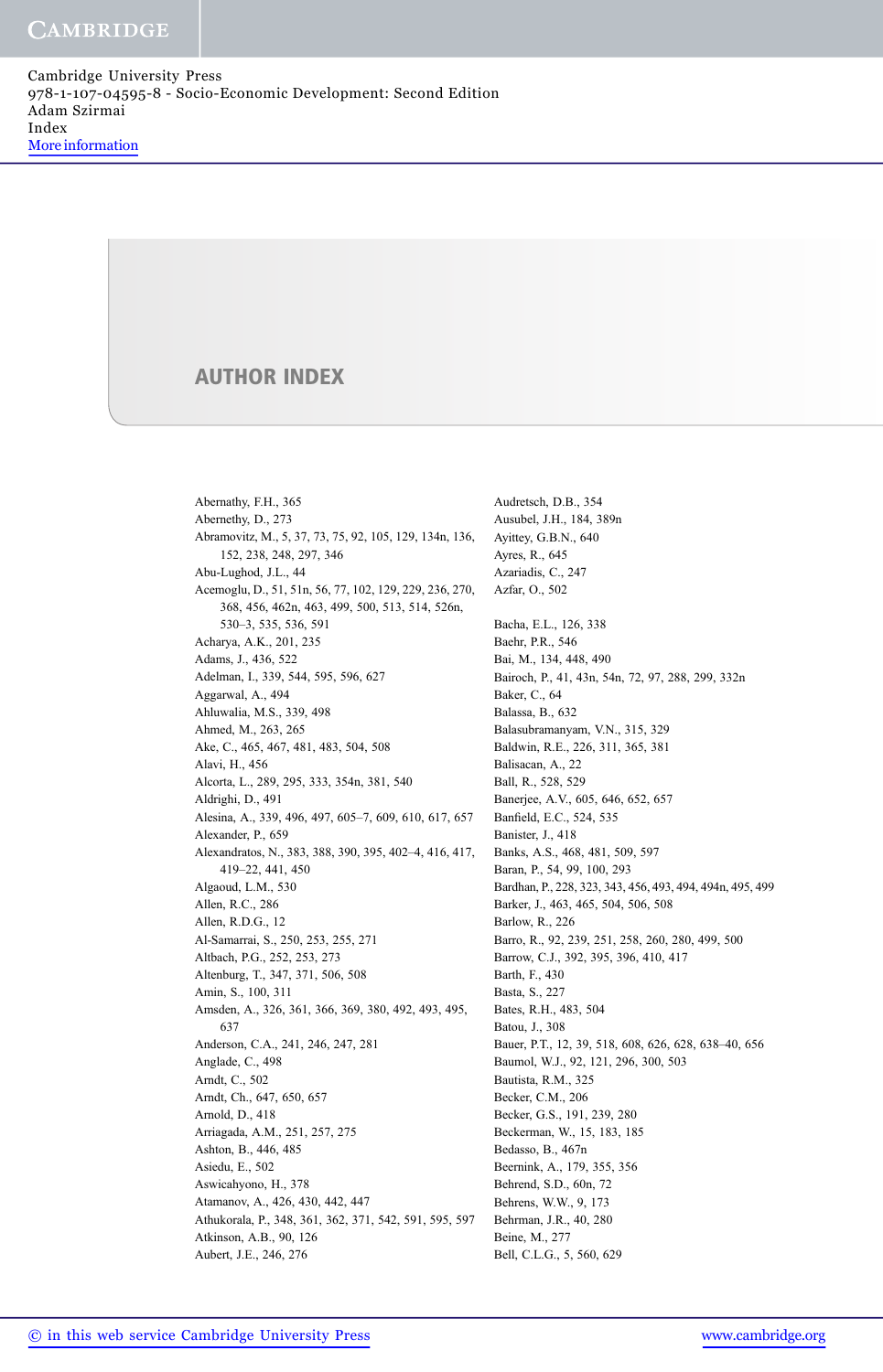Bell, D., 512 Bengtsson, T., 162, 193 Benhabib, J., 240, 247 Benthem van den Bergh, G. van, 463, 467 Berg, I., 242 Berghe, P.L. van den, 453, 463n Berlage, L., 664 Berman, P.A., 233, 234 Berry, A., 27 Berry, R., 431 Bertola, L., 588n, 589 Bhagwati, J.N., 277, 311, 312, 328, 538, 540, 554, 556–9, 632 Bhavnani, R.R., 657 Bhupatiraju, S., 514 Bienen, H., 479 Biggs, T., 153 Bigsten, A., 611, 653, 654 Bils, M., 243 Binswanger, H.P., 441, 445, 446, 450 Birdsall, N., 162, 176, 177, 184, 186, 188, 191, 198, 645 Blackman, S.A.B., 92 Blanchard, O., 596, 602 Blaug, M., 239, 241–4, 275, 276, 280 Bluhm, R., 1, 497, 529n, 530, 533, 536, 629, 630 Bobadilla, J.L., 214 Boeke, J.H., 87, 435, 513 Boissevain, J., 430 Bojo, J., 396 Bol, D., 411, 444, 636, 643 Bond, M.H., 516, 527, 528, 535 Bongaarts, J., 188–90, 189n, 194, 195, 198 Bongenaar, A., 145, 154 Boomgaard, P., 659 Boote, A.R., 577 Booth, A., 492, 502 Bornstein, D., 444 Bos, E., 225 Bos, H.C., 348, 626 Bosch, P., 13 Boserup, E., 42, 45, 47, 65, 79n, 132, 173, 174, 187–8, 198, 299n, 301, 302n, 315, 320, 392, 396–400, 405, 434, 434n, 435, 443, 448, 449, 523, 637 Bourdieu, P., 525n Bourguignon, F., 27, 630 Bowles, S., 243 Bowman, M.J., 241, 246–8, 281 Brainerd, E., 206 Brandt, W., 2, 552, 559, 606 Bratton, M., 483, 484, 504, 509 Braudel, F., 44

Braun, J. von, 388 Breman, J., 64, 355, 356 Britton, S., 300 Broadberry, S.N., 43, 98n Brock, W., 183 Broich, T., 573, 586, 590, 594, 612 Brown, L.R., 184, 383, 450 Browne, S., 606 Bräutigam, D., 366, 594, 607, 612 Bruinsma, J., 383, 384, 388, 390, 395, 402–4, 414–17, 419–22, 450 Brundtland, G.H., 2, 8, 9, 173, 186, 198, 555, 606 Bruno, M., 630n Bruton, H.J., 339, 344, 626, 627 Bruyn, S. de, 183 Bryson, H.R., 301, 328 Buchanan, J., 456 Buiter, W.H., 565, 574, 575, 601 Bunyard, P., 8 Burk, K., 555 Burki, S.J., 645 Burnside, C., 633, 644, 647–9, 657 Butkiewicz, J.L., 499, 501, 509 Byerlee, D., 414n Caballero, R.J., 595, 596 Cai, F., 350, 490, 491, 599 Caldwell, J.C., 166, 191–3, 198, 203, 215, 221–5, 225n, 235, 287 Caldwell, P., 166, 192, 193, 198, 287 Caminade, Ch., 153, 154, 159, 631 Caniëls, M.C.J., 154 Carnoy, M., 273 Carvalho, F., 542, 586, 594 Cassen, R.A., 613, 626, 632, 642–4, 648, 656 Cassen, R.C., 323, 411, 444, 493 Cassimon, D., 605 Castells, M., 45, 143 Caves, R.E., 306, 328 Chambers, R., 220, 228, 410, 449 Chang, H.-J., 344, 345, 361, 369, 370, 381, 492, 530, 558, 597, 602, 637 Chang, J., 485 Charumilind, C., 126, 338 Chauvet, L., 649 Chayanov, A.V., 431, 432, 436 Chen, S., 33, 34, 39 Chen, X., 585 Chenery, H., 5, 31, 40, 89, 198, 280, 286, 288, 328, 339, 560, 604, 627–9, 628n, 647, 655, 657 Chirot, D., 84, 452, 454 Chopra, M., 230, 233, 236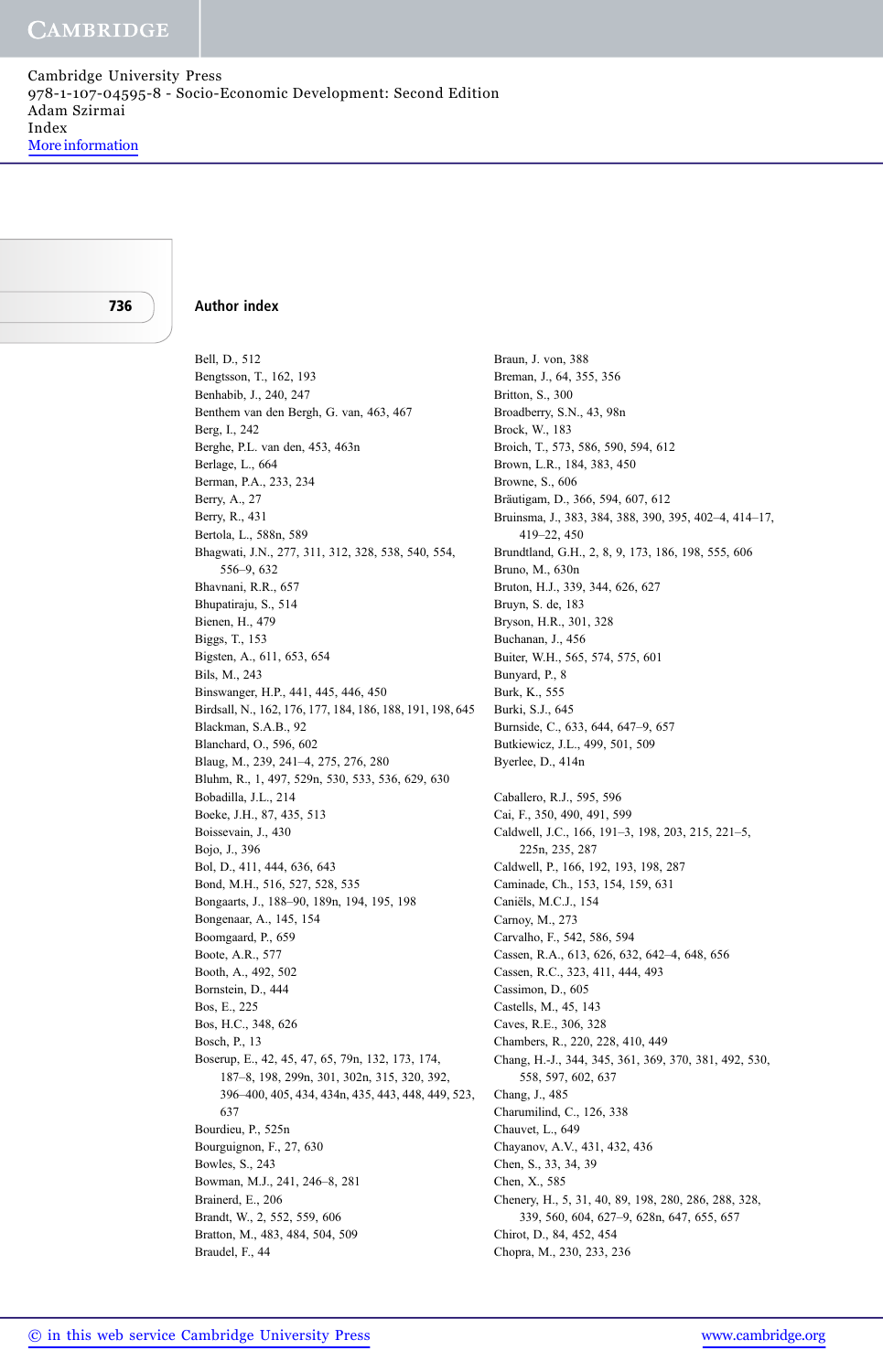#### 737 **Author index**

Cimoli, M., 103, 344, 369, 381, 495, 530, 589, 596, 599 Cipolla, C.M., 41, 163 Cissé, F., 584 Citrin, D., 544, 575, 602 Claessens, S., 605 Clague, C., 521n, 535 Clapham, C., 476 Clark, C., 286, 300 Clark, G., 41, 173 Clemens, M.A., 277, 649, 657 Cline, W.R., 362–3, 431 Coale, A.J., 162, 177 Cochrane, G., 645 Cohen, D., 153, 251 Colclough, C., 250, 253, 255, 263, 271 Cole, B.R., 468, 476, 508 Coleman, J.S., 481, 482, 507 Colistete, R.P., 491 Collier, P., 21, 31, 39, 69, 476, 486, 496–8, 504, 633 Collins, J., 136, 636 Colman, D., 98, 409, 579 Colton, J., 63 Coombs, P., 241, 249, 250, 253, 263, 265, 266, 271, 274, 281 Cooper, C., 140, 361, 365 Corden, W., 559, 601 Cornia, G.A., 231, 587, 588, 601 Cracknell, B.E., 635, 642 Cuddington, J.T., 316, 329 Curle, A., 266 Curtin, P.D., 60, 61, 72 Cyhn, J., 673 Dahlman, C.J., 369, 380 Dahrendorf, R., 456 Dalgaard, C., 649 Daniels, P.W., 300, 301, 328 Darby, H.C., 60 Dasgupta, P., 183 David, C., 159, 439, 442 David, P.A., 106 David, S.R., 468 Davidson, B., 58, 463, 465, 507 Davis, K., 64 Davoodi, H., 502 De Boer, B., 13 De Crombrugghe, D., 1, 97, 497, 502, 529, 629, 630 De Groot, G., 354, 448 De Haan, J., 354, 462, 481, 496 De la Fuente, A., 240, 251, 280 De Neubourg, Ch., 502 De Soto, H., 251, 355–7, 380

De Vries, G.J., 294, 295, 300, 594 De Witt, L.W., 328 Deaton, A., 652 Deininger, K., 126, 338, 427, 441–3, 445, 446, 450 Denison, E.F., 73, 92, 238 Deolalikar, A.B., 199 Desmet, K., 463, 497, 508 Devereux, S., 388 Dia, M., 523, 524 Diamond, J., 53, 398, 513 Diamond, S., 10 Dicken, P., 538, 542 Dijkstra, A.G., 589, 591, 610, 613, 626, 628, 635, 650, 656 Dikötter, F., 418, 446, 485 Dixon, C., 384, 392, 393, 400, 403, 409, 410, 429, 447, 449 Djankov, S., 650, 657 Djilas, M., 456 Docquier, F., 277, 281 Dollar, D., 605–7, 609, 610, 617, 621, 624, 629, 633, 642, 644, 647–9, 657 Doménech, R., 240, 251, 280 Donge, J.K. van, 591 Doorenspleet, R., 483 Doornbos, M., 610, 650 Dore, R.P., 242, 516, 527 Dorner, P., 441, 442 Doroodian, K., 582 Dos Santos, T., 99 Dosi, G., 103, 106, 139, 159, 344, 369, 381, 495, 530, 596, 599 Doss, C.R., 427, 435 Doucouliagos, H., 650, 657 Douglas, R.M., 198 Dowling, J.M., 647 Downing, T., 635 Drazen, A., 247 Druijven, P.C.J., 427, 429, 430, 447 Duflo, E., 605, 642, 652, 657 Duijsters, G., 156 Duloy, J.H., 5, 560, 629 Dumont, R., 522 Duncan, R.C., 383, 450, 601 Dunning, J.H., 140, 366, 381, 542, 584, 585 Durand, J.D., 163 Durkheim, E., 81, 82, 89, 244 Dyson, T., 172 Easterlin, R.A., 5, 191, 241 Easterly, W., 240, 248, 463, 497, 502, 508, 532, 586,

589, 591, 606, 628, 635, 645, 649, 652, 656, 657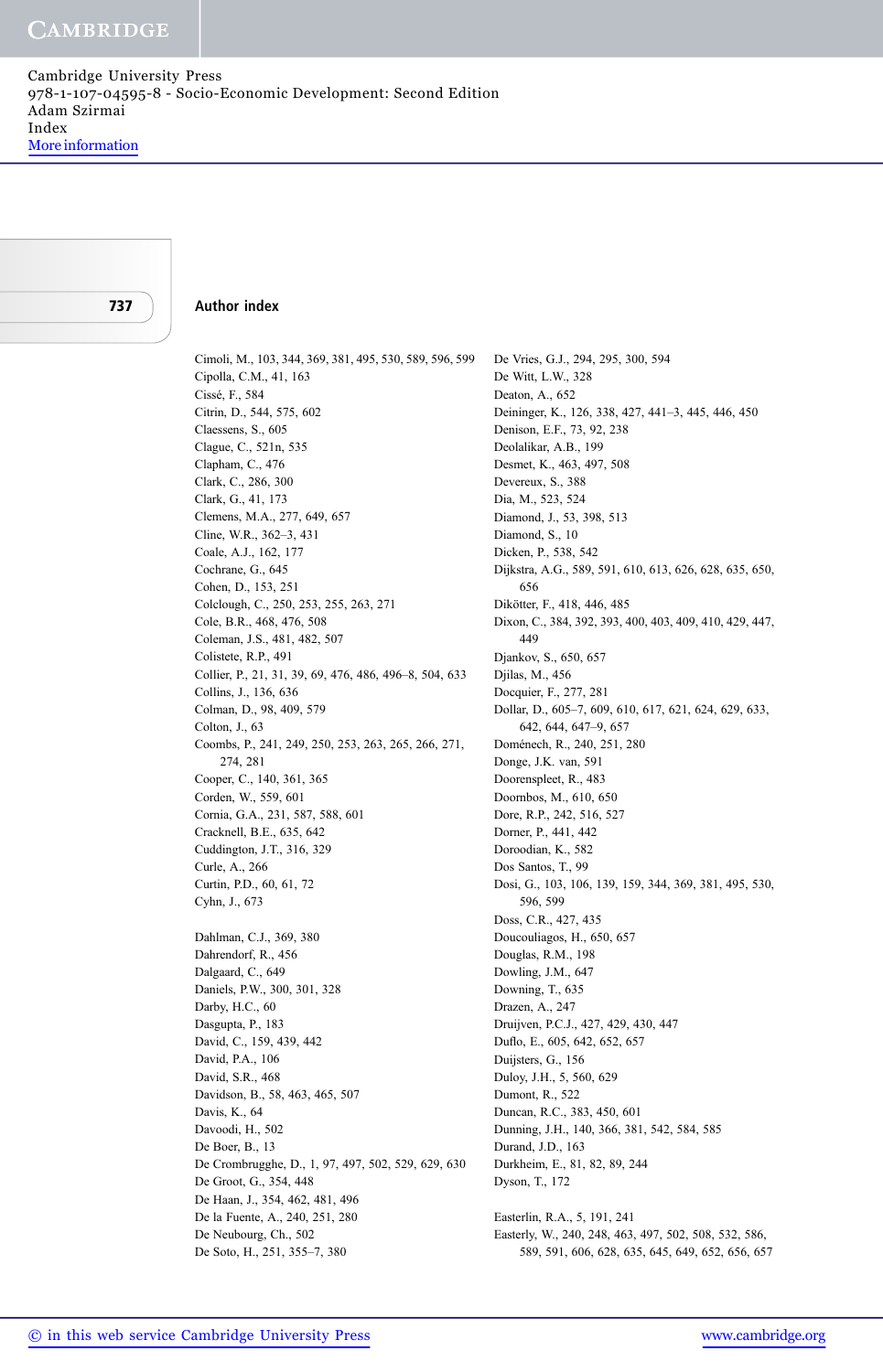### 738 **Author index**

Economist, 242n Edwards, S., 586, 587 Ehrlich, A.H., 173 Ehrlich, I., 502 Ehrlich, P.R., 173 Eichengreen, B., 300, 544, 587, 595, 596 Eicher, C.K., 328, 447, 449 Eisenstadt, S.N., 428 Elbadawi, I.A., 543, 588 Elias, N., 2, 47, 458, 459n, 460, 512 Ellis, F., 405, 412, 430, 432, 433, 435, 449 Ellman, M., 303 Eltis, D., 60, 60n, 62, 72 Elvin, M., 45, 48, 71, 458, 459n Emmanuel, A., 100, 311 Emmer, P.C., 64, 544, 545 Emmerij, L.J., 679 Engel, E., 287n, 295, 298 Engerman, S.L., 64, 532, 535, 536 Enos, J.L., 636, 637, 647 Erdmann, G., 504 Erumban, A.A., 675 Ethier, W.J., 305 Ettinger, J. van, 8 Etzkowitz, H., 699 Evans, P., 456n, 487, 491, 492, 504, 508 Evenson, R.E., 132, 149, 158, 246, 412 Evers, H.D., 535 Ezzati, M., 183 Fage, J.D., 62, 72 Fagerberg, J., 88, 93, 132, 159, 248, 296, 297, 353, 369 Fairhead, J., 184, 187, 395 Fang, T., 528n FAO, 33, 383, 387n, 388, 389, 391, 393, 394n, 395, 401, 402n, 403, 416, 417, 419–22, 450, 549, 613 Farinelli, F., 321, 368 Farla, K., 97, 529 Farooki, M., 365, 381, 538 Fearnside, P.M., 440 Feder, G., 427, 442, 443, 450 Feeny, D., 443 Fei, J.C.H., 81, 89n, 129, 323, 337, 361, 380 Ferrara, E., 497 Ferreira, F.H.G., 126, 338 Fey, J.N., 554n, 556, 557 Fieldhouse, D.K., 44, 49, 55, 56, 72, 84, 531 Figueiredo, P., 153 Filatotchev, I., 319, 358, 365, 378 Findlay, R., 11, 43–5, 48, 49n, 59, 62, 72, 313 Finer, S.E., 476, 477, 479, 480, 508

Firmin-Sellers, K., 443, 445 Fischer, G., 544, 601 Fischer, K., 414n Fischer, S., 544, 575, 579, 602 Fitoussi, J.-P., 14, 77n Fitzpatrick, J., 562 Fofana, I., 584 Fogel, R.W., 217, 218, 226, 228, 229, 235 Folke, C., 183 Fortin, C., 498 Foster, G., 428 Foster, P., 240, 273–5 Fosu, A.K., 480, 496 Franck, T.M., 546, 548 Frank, A.G., 10, 43n, 44n, 99, 100, 129, 429, 532n Frankel, F.R., 444, 636 Frederikson, H., 213, 235, 287 Freedom House, 477, 478, 509 Freeman, C., 106, 139, 142, 153, 159, 365 Freeman, J., 502 Freire, P., 267, 273 Frenk, J., 214 Frey, B.D., 456 Fägerlind, I., 267, 269, 274 Fukuyama, F., 638 Fullart, H., 60 Furley, P.A., 393 Furtado, C., 53, 72, 344, 362, 441, 491 Gaillard, H., 179, 355, 356 Gallup, J., 227 Gault, F., 140n, 141 Gavshon, A., 468 Gebreeyesus, M., 284, 295, 447 Geertz, C., 299, 428, 430, 519, 535 George, S., 641, 643 Gereffi, G., 343, 365, 381, 538 Gerschenkron, A., 104, 104n, 105, 129, 138, 332, 487, 487n Ghai, D., 441, 443 Ghura, D., 588 Gibson, J., 277, 281 Gillin, E.D., 416n Gillis, M., 275, 309, 312, 314, 315, 338, 584 Gimpelson, V., 303, 370 Gintis, H., 243 Girod, B., 181 Gittleman, M., 239 Glaeser, B., 410, 411, 450 Glassmeier, A., 284n, 300 Gleditsch, N.P., 476, 508 Glennerster, R., 642, 652, 657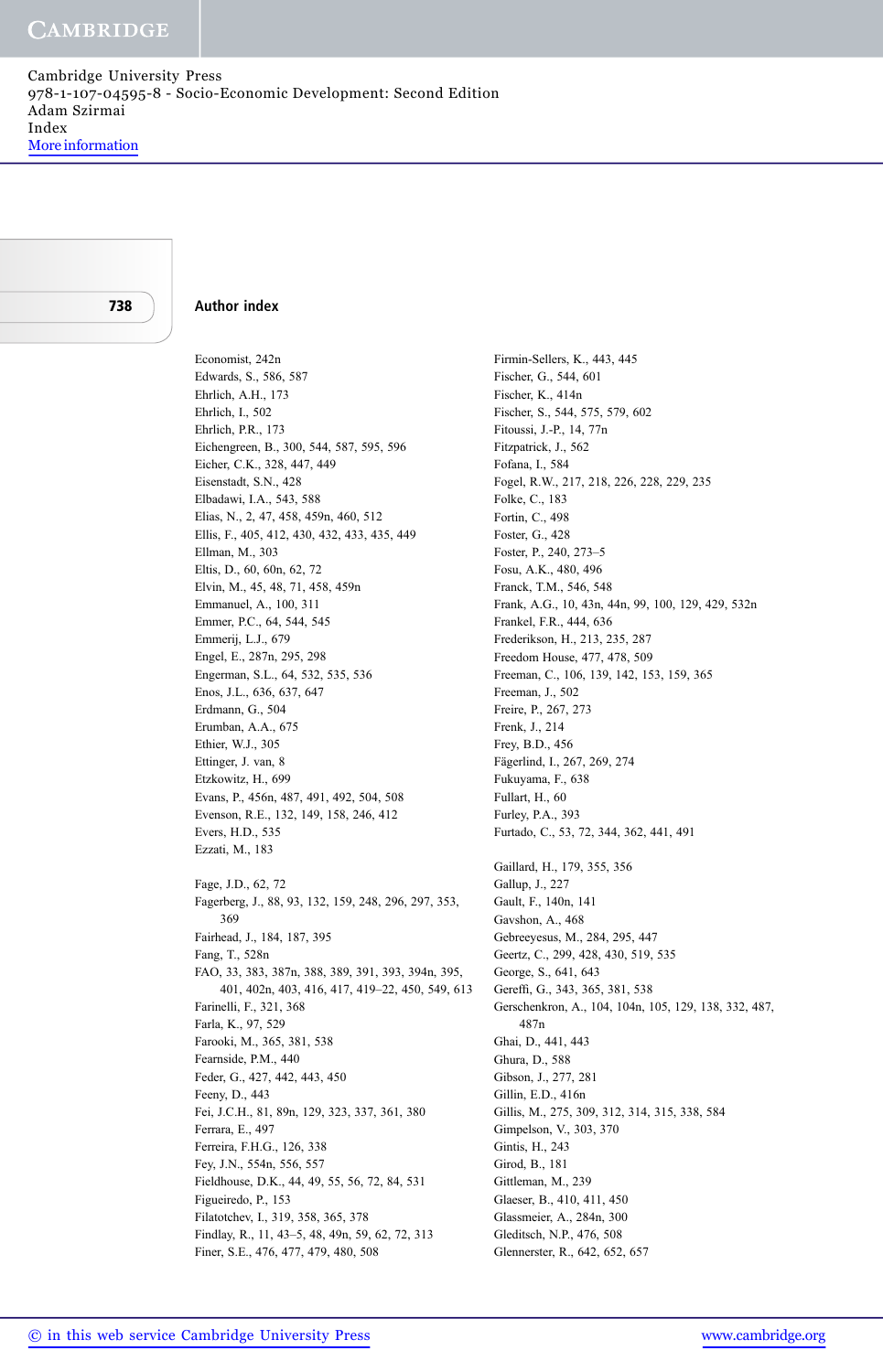Glewwe, P., 228, 246, 281 Godo, Y., 247, 248, 281 Goedhuys, M., 77, 86 Goldin, C., 270 Goldin, I., 41, 538, 601 Goldschmidt, Ch., 512, 513 Goldstone, J.A., 44 Goldthorpe, J., 463, 476, 476n Gollin, D., 412 Goodell, G., 516, 528 Goodstadt, L., 197 Gordillo, G., 437, 441, 444, 445 Gore, C., 579, 595, 597 Gosh, P.L., 376 Goudie, A., 393 Goudsblom, J., 398 Goujon, S.K.C., 251 Grassman, S., 538, 601 Greenaway, D., 315, 582, 586–8 Greif, A., 514, 520, 534 Grier, R.M., 248, 496 Gries, Th., 186 Griffin, K., 325, 410–12, 441, 445, 450, 565, 574, 636, 637, 647 Griffith-Jones, S., 544, 596, 602 Grilli, E.R., 316, 328 Grimal, H., 544, 545, 601 Grimm, M., 357 Grossbard-Shechtman, S., 521n, 535 Guadagno, F., 357 Guillaumont, P., 649 Gunnarsson, C., 162, 193 Gunning, J.W., 588 Gupta, B., 98n Gupta, K.L., 648 Gupta, S., 646 Gurley, J., 636 Gurr, T.R., 468, 476, 508, 548 Haan, L.J., 687 Habiyaremre, A., 23 Hagedoorn, J., 156 Hagen, E.E., 88 Haggblade, S., 426, 447, 449 Haggis, J., 438, 519 Hallak, J., 271, 274 Halliday, J., 485 Hancock, G., 626, 641–3 Hanley, S.B., 247 Hansen, B., 169 Hansen, H., 649, 657 Hanushek, E., 240, 244, 250, 272, 278, 281

Haraguchi, N., 288, 328 Harbison, F., 243, 517 Hardiman, M., 200, 206, 208, 209, 229, 250, 265, 269, 273, 274 Harrigan, J., 582, 586, 588 Harrison, L.E., 79, 513, 521n, 526, 535 Harrison, P., 395 Hart, K., 356, 380 Hartz, L., 526, 527 Hatton, T.J., 63n, 167, 198, 334 Hausmann, R., 96, 96n, 138, 370, 381, 598 Hayami, Y., 247, 248, 281, 399, 404, 405, 407, 408, 412, 413, 442, 444n, 449, 631 Hayter, T., 636, 656 Hazell, P.B.R., 411, 412, 449, 450 He, R., 646, 652 Heinink, A.L., 252, 253 Helleiner, G.K., 323, 358, 361, 362, 369, 378, 542, 581, 585, 590 Heller, P.S., 647 Helliwell, J.F., 499, 501, 509 Hemley, D.D., 206 Hennessy, D.A., 430 Hermes, C.L.M., 554, 564, 565, 566n, 572, 574, 581 Hermes, N., 291, 626, 649, 657 Hertz, N., 637 Heston, A., 13 Hewett, P., 239 Higgins, B., 3, 35, 287, 321, 341, 342, 428 Higgins, J.D., 3, 35, 287 Hill, H., 22, 291, 368, 371, 378, 543, 591 Hill, K., 446, 485 Hill, P., 59n, 389, 397, 405, 430, 433–5, 443n, 449 Hirschman, A.O., 79, 310, 314, 321, 351–3, 380, 408, 498, 498n Hjertholm, P., 649, 657 Hobsbawm, E., 246 Hoebink, P., 605, 626, 629, 635, 636 Hoeffler, A., 486 Hoetink, H., 526 Hoeven, R. van der, 588, 610, 624, 633 Hofman, A., 297, 543 Hofstede, G., 516, 527, 528, 535 Hogendorn, J.S., 312 Hogg, D., 383, 408, 414, 415, 450 Hogg, M.V., 447 Hoogen, T.J. van den, 452, 454, 467 Hook, S., 606 Hoover, E.M., 162, 177 Hopkins, A.G., 62, 72, 466 Horesh, E., 314 Hoselitz, B.F., 88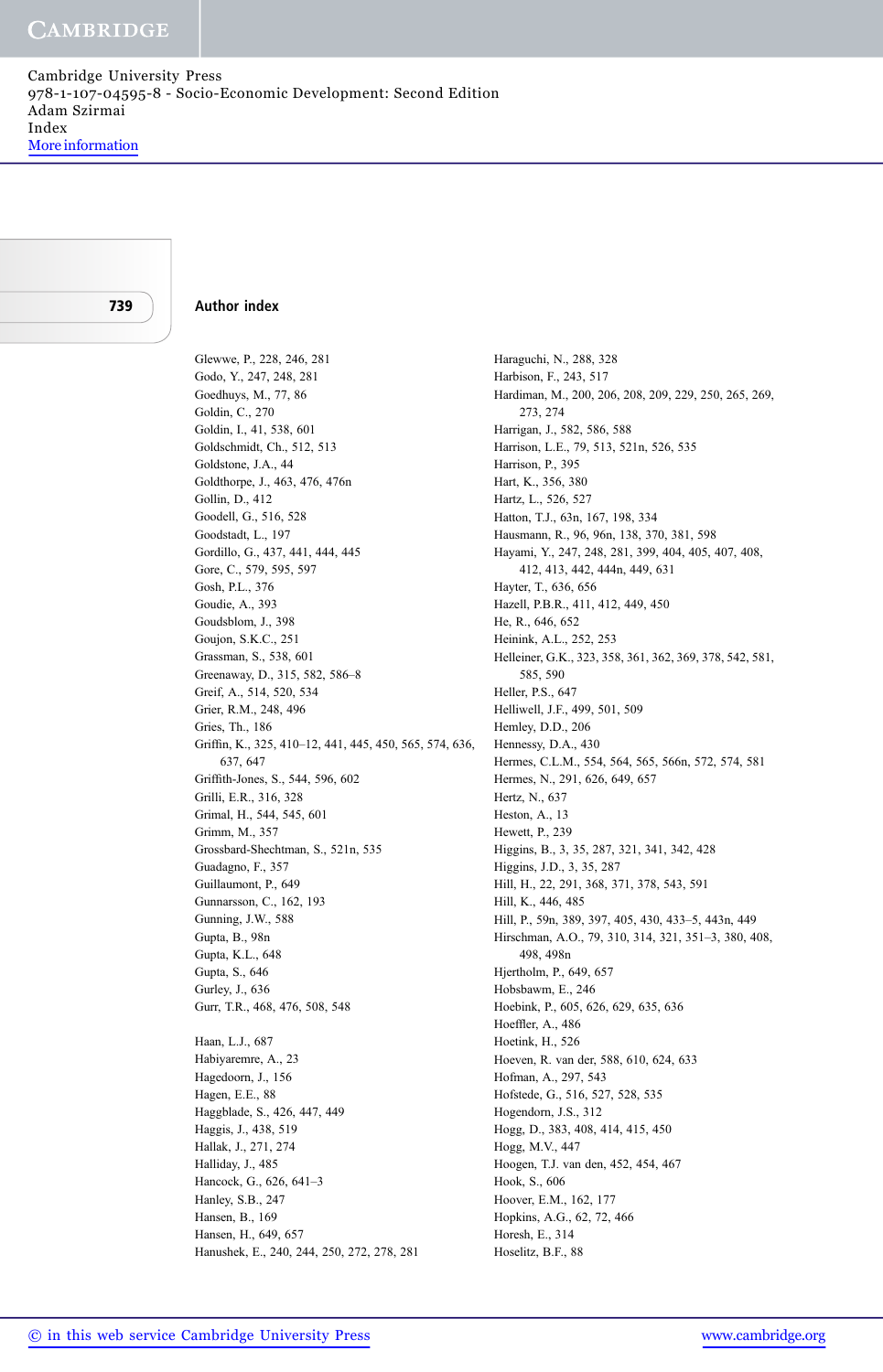## 740 **Author index**

Howland, M., 284n, 300 Hsu, R.C., 445, 446, 489, 490 Huang, J., 412 Huang, Y., 405, 446 Hudson, M.C., 481 Hueting, P., 13 Hughes, T.P., 138 Hulme, M., 181 Hunt, D., 100, 130 Huntington, S.P., 79, 483, 509, 511, 513. 521, 535 Husain, I., 582, 588, 590 IDA/IMF, 578 Iizuka, M., 284, 295, 447 Illich, I., 273 ILO, 5, 123, 135, 179, 180, 356, 425, 549, 552, 555, 629 IMF, 96, 115, 316, 317, 329, 367, 369, 373, 381, 468, 537, 538, 540, 544, 549, 551–3, 555, 556, 562, 566, 567, 570, 571n, 572–9, 577n, 582, 588, 595–8, 601, 602, 610, 637 Ingco, M.D., 383, 450 Inkeles, A., 88, 499–501, 509, 517 Inklaar, R., 300 IPCC, 8, 10, 162, 173, 184–6, 198 ISIC, 284 Isichei, E., 44, 56, 59n, 72, 459, 465, 466 Islam, M.A., 648 Islam, N., 304, 320, 325, 328 Israel, J., 54 Ito, B., 585 Jackson, R., 465, 504, 637 Jackson, T., 693 Jain, A.K., 486, 502, 508 James, D., 353 James, J., 107, 139, 145, 148, 156, 159 Jamison, D.T., 225, 235 Janowitz, M., 479, 508 Jansen, T.H., 8 Janvry, A. de, 426, 427, 437, 441, 444n, 445, 449 Jarret, S., 438 Javorcik, B.S., 502 Jay, K., 693 Jayasriya, S.A., 316, 329 Jepma, C.J., 393, 624, 635, 648 Jodice, D.A., 481 Joekes, S., 314 Johansson, S.R., 214 Johnson, D.Gale, 415 Johnson, H.G., 554, 559 Johnson, S., 51, 102, 229, 236, 514, 531, 532, 536 Johnson, T.H., 496

Johnston, A., 270 Johnston, B.F., 301, 328, 410 Johnston, M., 502, 502n Jolly, R., 5, 560, 587, 588, 601, 629 Jones, C.I., 90n Jones, E.L., 10, 11, 42, 45, 49, 54, 71 Jones, G.W., 198 Jones, P.W., 265, 266 Jones, R., 60 Jones, S., 647, 650, 657 Jorgenson, D.W., 92, 323 Joseph, K.J., 153, 154, 159, 631 Josè, M., 214 Juma, C., 413, 415 Junhong, C., 196 Kadt, E. de, 220, 228 Kakwani, N., 5 Kaldor, N., 338n Kalirajan, H.P., 325 Kammen, D.M., 183 Kampen, P. van, 252, 252n, 266, 267, 274 Kanbur, R., 441 Kaplinsky, R.,365, 381, 538, 542, 585 Katz, J., 589 Katz, L.F., 270 Kaufman, C.E., 239 Kaufmann, D., 502 Keating, M., 162, 173, 186 Keefer, P., 499 Kellas, J.G., 452 Kelley, A.C., 162, 167, 169, 172, 176, 178, 198 Kende, I., 476 Kendrick, J.W., 92, 238 Kennedy, E., 388 Kennedy, P., 44–6, 48, 459n Kerr, C., 517 Keyfitz, N., 455 Keyzer, M.A., 226, 228 Khan, M.H., 456 Khandker, S., 5 Kharas, H., 645 Kidron, M., 474, 476–7, 478 Kiely, R., 343, 355, 361, 363, 369, 381, 492 Kilby, P., 693 Kim, L., 158, 248, 364, 380 Kimhi, A., 431 Kinley, D., 636, 637 Kirkpatrick, C., 288, 347 Kitching, G., 431, 490 Klein, H.S., 44, 46, 59n, 60–2, 72, 466, 637 Klenow, P., 243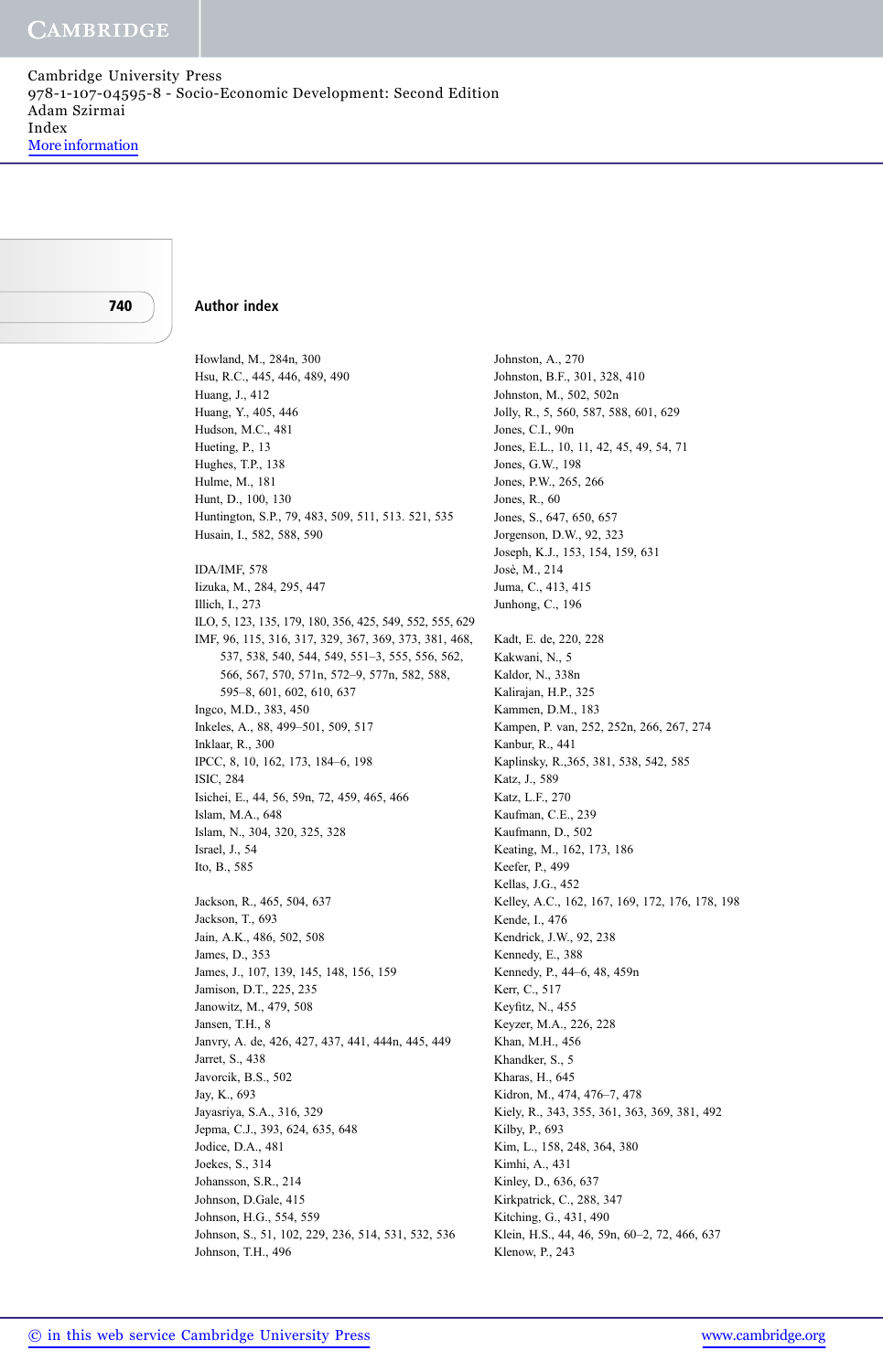## 741 **Author index**

Klitgaard, R., 536 Knack, S., 499, 633, 640, 642 Knorringa, P., 357 Kodiyat, T.P., 586 Koetsier, J.M.B., 252, 253 Kol, J., 305 Komenan, A.G., 261 Koonings, K., 612 Korzeniewicz, M., 365, 381, 538 Kottak, C.P., 536 Kraay, A., 179, 629 Krane, J., 416n Krauss, M., 638 Kravis, I.B., 13 Kremer, M., 606, 642, 652, 657 Krieger, M., 240, 269 Krueger, A.B., 240, 246, 281 Krueger, A.O., 347, 363, 538, 557, 601, 608, 619, 626, 630, 632, 642, 648, 656 Kruger, J., 357 Krugman, P., 343, 596, 598, 602 Kruijt, D.,635 Kruyt, D., 612, 639 Kuhn, R., 166, 203, 225, 235 Kumar, N.,365, 494 Kuper, A.J., 428, 519, 520, 535 Kuran, T., 514, 522n, 530, 535 Kuznets, S., 5, 71, 89–90, 95, 121, 125, 126, 128, 134n, 169, 183, 183n, 286, 287, 287n, 299, 328, 338, 496, 498, 629 Kuznetsov, B., 303, 370 Labelle, H., 486 Lacina, B., 476, 508 Laitin, D., 534 Lal, D., 31, 39, 133, 348, 368, 405, 433, 504, 522, 531, 536, 638 Lall, S., 36, 39, 150, 153, 159, 364, 369, 375, 380, 381, 495, 542, 584 Landberg, H., 10 Landes, D., 2, 11, 43, 46, 54, 71, 85, 98n, 133, 514, 527 Lane, D., 456 Lapperre, P.E., 132, 288, 300, 320, 348, 371, 378 Lappé, F.M., 636, 637, 656 Lavopa, A., 298, 353, 354n, 548, 594 Lawn, J.E., 230, 233, 236 Lay, J., 357 Leach, M., 184, 187, 395 Lee, K., 364 Lee, R.D., 166, 192n, 198 Lee, Y., 502 Leibenstein, H., 174, 228, 321, 341, 380

Leisinger, K.M., 699 Leite, L.L., 393 Lensink, R., 291, 320, 565, 566, 577–9, 581, 582, 586, 587, 589, 601, 624, 624n, 626, 628, 635, 649, 657 Lerner, D., 88 Levine, R., 463, 497, 508, 532, 657 Levy, M., 520 Levy-Leboyer, M., 54n, 72 Lewis, M.K., 530 Lewis, W.A., 10, 39, 41–2, 58, 59, 63, 64, 71, 81, 89n, 101, 113, 129, 286, 292, 298, 301, 306–8, 311, 313, 316, 322n, 323, 333–8, 345n, 355, 540, 559, 564, 629 Leydesdorff, L., 699 Leys, S., 485 Li, Z., 350, 490, 599 Li, Zh., 350 Licht, A.N., 512, 513 Lijphart, A., 483 Lin, J.Y., 45, 48, 305, 326, 328, 350, 370, 381, 490, 599, 602 Lind, A., 270 Lindahl, M., 240, 246, 281 Lindahl-Kiessling, K., 10 Lipset, S.M., 499, 508, 530 Lipton, M., 220, 228, 286, 438, 449 List, F., 81, 82, 101, 559 Little, I.M.D., 347, 361, 380 Lloyd, C.B., 239 Lomborg, B., 173, 185, 198, 383, 384, 389n, 393, 396, 450 Long, N., 427–30 Lopez, A.D., 201, 233, 235 Lora, E., 502 Lord, M.J., 309 Lovejoy, P.E., 60n, 72 Lucas, R.E., 93, 239 Ludema, R., 316, 329 Lui, F.T., 502 Lumsdaine, D.H., 605 Lundahl, M., 284, 309, 328 Lundberg, E., 538, 601 Lundvall, B.A., 153, 154, 159, 631 Lustig, N., 441 Luttwak, E., 480, 480n, 481, 508 Lutz, W.A., 251 MacEwan, A., 339, 627 Maddison, A., 2, 11, 27, 30, 37, 41–3, 42n, 47, 51, 53–7, 59, 62, 66, 67, 71–3, 75, 92, 98n, 107, 109, 110, 112–15, 117, 118n, 119, 120, 123, 129, 136, 142,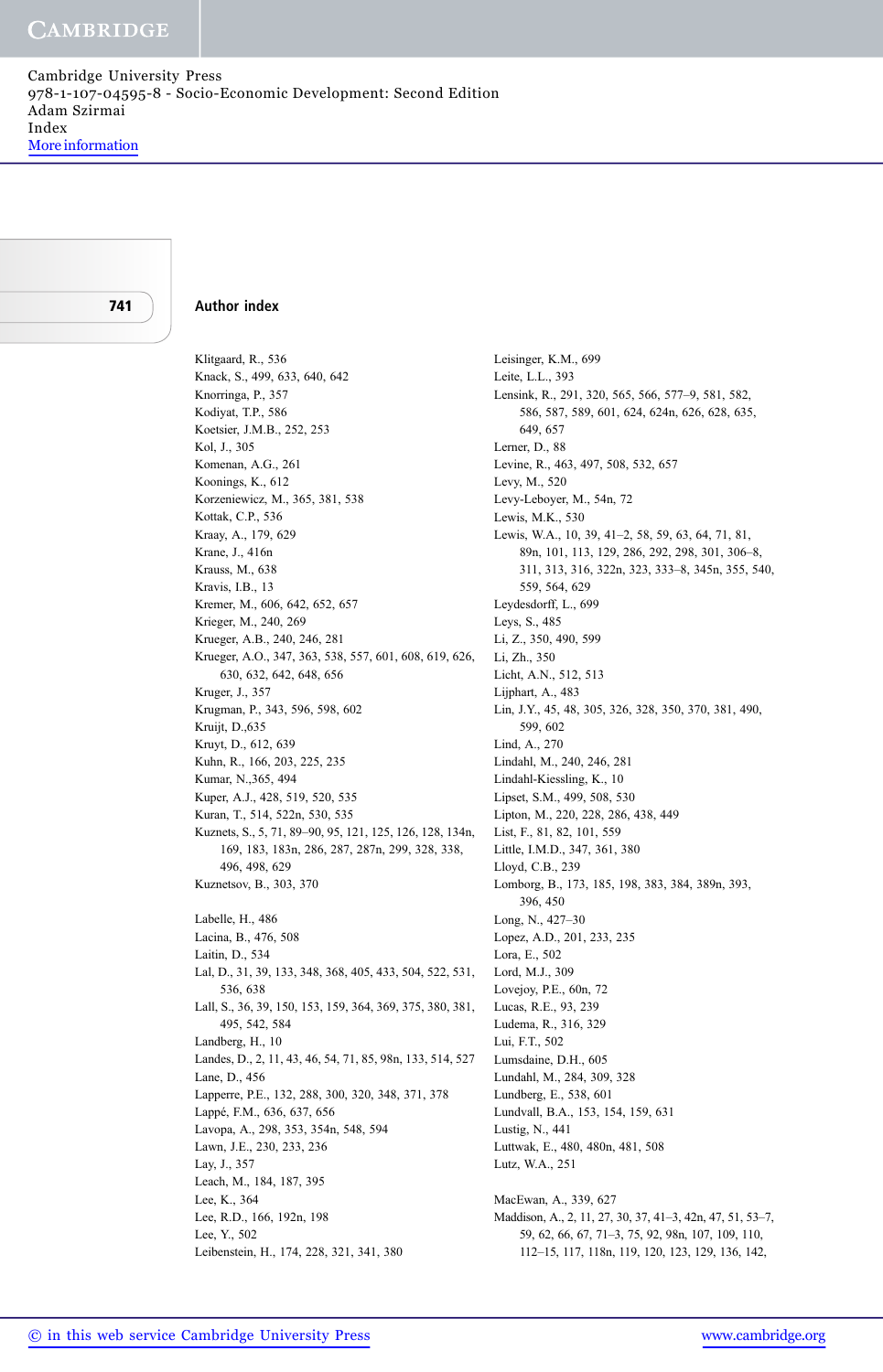# 742 **Author index**

169, 198, 239, 286, 292, 297, 306, 308, 331n, 343, 362, 363, 371, 441, 467, 487–9, 491, 493, 522, 538, 540, 543, 565, 566, 601, 647 Mair, L., 466 Maizels, A., 605, 606 Mäler, K.-G., 183 Malerba, F., 153, 154 Malthus, T., 80–1, 172 Manarungsan, S., 307 Mani, S., 371, 494 Mankiw, F., 92, 239, 248 Mankiw, N.G. 715 Maren, M., 640, 656 Marks, A.J., 121, 300 Marshall, M.G., 468, 474, 476, 508, 548 Marx, K., 82–5, 334, 334n, 456, 457, 457n, 534 Marzouk, G.A., 169 Mason, A., 192n Mathers, C.D., 235 Maurice, J., 208, 210, 212, 213 Mauro, P., 486, 502, 508 Maw, C.Y., 328 Mayer, D., 226, 228, 229 Mayer, P., 438 McBean, A.I., 312, 315, 319, 320 McClelland, D., 517 McCulloch, N., 430 McEvedy, C., 60 McGowan, P.J., 496 McGuckin, R.H., 300 McKenzie, D., 277, 281 McKeown, T., 215, 217–18, 222, 225, 235 McMillan, M.S., 283, 286, 328 McNeil, W.H., 44, 45, 48, 53n McNicoll, G., 166, 192, 194 McQuire, J.W., 216, 226 Meadows, D.H., 9, 173 Meadows, D.L., 9, 173 Meier, G.M., 31, 130, 311, 312, 546, 554, 556, 560, 601 Meijers, H., 585 Meisel, N., 502 Mekasha, T.J., 650, 657 Mellor, J.W., 301, 322, 328, 410, 449 Meltzer, A., 575, 586, 595, 610, 633, 635, 642, 645, 648, 649, 657 Mende, T., 636, 637 Mennes, B.M.M., 305 Menon, J., 542 Menshikov, S., 588, 598 Michalopoulos, C., 532, 656 Midgley, J., 200, 206, 208, 209, 229, 250, 265, 269, 273, 274

Mieg, H., 181 Miguel, E.A., 228 Milanović, B., 12, 27, 27n, 29, 31, 39 Mill, J.S., 80–1 Millikan, M.F., 627 Mincer, J., 239, 280 Mirza, B., 448 Mishan, E.J., 8, 13 Mitch, D., 248 Mitchell, D.O., 383, 450 Mkandawire, T., 588 Mokyr, J., 45 Monga, C., 305, 326, 328, 370, 490, 599 Montalvo, J.G., 650, 657 Moore, B., Jr., 432, 437, 460, 461, 489, 507 Moore, W.E., 88, 427 Morris-Jones, W.H., 544, 601 Morrissey, O., 319, 358, 365, 378, 582, 586–8 Morrisson, C., 27, 270, 280 Moschini, G., 430 Mosley, P., 578, 580, 581, 582, 586, 588, 589, 590, 642, 647 Mosley, W.H., 213, 215, 218, 221, 229, 232, 236 Most, B.A., 476, 508 Muller, T.C., 468, 509 Munansangu, M.M., 546, 548 Murgai, R., 426, 427, 441, 449 Murphy, K., 503 Murray, C.J.L., 201, 233, 235 Murray, C.L., 235 Murtin, F., 270, 280 Mushkin, S., 226, 228 Myers, C., 243 Myers, N., 395 Myers, R.H., 65 Myint, H., 1, 10, 12, 58, 113, 130, 133, 161, 175, 292, 306, 307, 310, 316, 322, 324, 340n, 341, 346–8, 405, 428, 435, 441, 487, 559, 563 Myrdal, G., 5–7, 9, 39, 79, 95, 129, 311, 462, 485, 636 Nadiri, M., 136, 297 Naik, J.P., 706 Naiken, L., 420n Narjoko, D., 378 Narula, R., 364, 381, 542, 584, 586 Natsios, A., 419 Naudé, W., 69, 77, 86, 184, 363, 369, 372, 378, 381, 542, 548, 585, 594 Ndulu, B., 501, 504 Needham, J., 45, 71, 133 Nelson, R.R., 75, 82, 106, 129, 132, 136, 153, 158–9, 174, 242, 248, 341, 364, 380 Nerfin, M., 549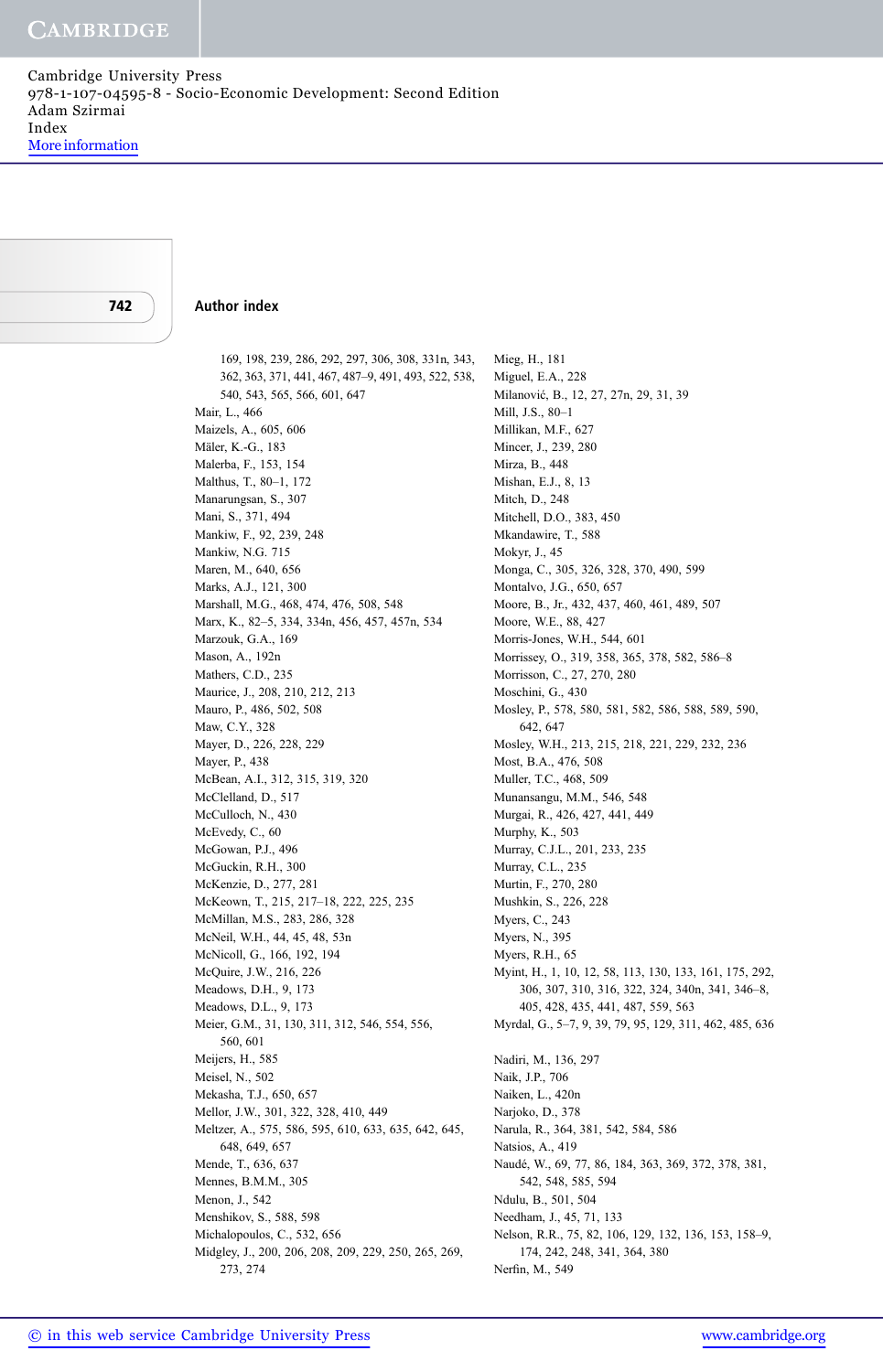#### 743 **Author index**

Netherlands Development Cooperation, 229, 232 Nettle, D., 463, 497, 508 Neumayer, E., 574, 577, 601 Nicholas, S., 248 Nicholls, W.H., 292, 301, 302, 302n, 310 Nissanke, M.K., 605, 606 Nixson, F., 98, 409, 579 Norren, B. van, 188n, 213, 218 North, D.C., 3, 10, 46, 54, 69, 89, 94–5, 129, 399, 439, 443, 456, 458, 460n, 462n, 484, 509, 512, 530, 531, 533, 534, 534n, 536 Nuñez, C., 247, 274 Nurkse, R., 89, 311, 341, 380 Nyang, S.S., 523 Oasa, E.K., 409–11 Ocampo, J.A., 579, 588, 589, 596, 599, 602 O'Connell, S.A., 501, 504 O'Connell, S.E., 608 O'Connor, J., 462, 467, 485 O'Donnell, G., 500 OECD, 24, 65n, 125, 140, 141, 147, 252, 264, 280, 540, 602, 610–13, 615–19, 623, 625, 626, 632, 645, 657 Ohkawa, K., 325 Oldeman, L.R., 184 Olson, M., 456, 500 O'Mahony, M., 300 Omran, A.R., 213, 235 Ooijens, J., 252, 252n, 266, 267, 274 O'Rourke, K.H., 11, 43–5, 48, 49n, 59, 62, 72 Ortuño-Ortin, I., 463, 497, 508 Osmani, S.R., 356, 630 Otsuka, K., 159 Ould Aoudia, J., 502 Overstreet, W., 468, 509 Ozler, S., 496 Paarlberg, R.L., 388, 412, 414, 414n, 415, 422, 450 Pack, H., 94, 136, 158, 248, 288, 345–7, 353, 361, 363, 631, 644 Pack, J.R., 644 Page, J., 358, 378 Paldam, M., 650, 657 Palma, J.G., 338 Palmer, R.R., 63 Papaioannou, E., 499, 500, 509, 532 Papanek, G.F., 647 Parayil, G., 410 Patrinos, H.A., 239–41, 241n, 257, 275, 280 Patterson, O., 514n Paukert, F., 338

Paul, V.K., 230, 233, 236 Paxson, C., 136, 248, 631 Peabody, J., 225 Pearce, A.M., 208, 210, 212, 213 Peattie, M.R., 65 Peccoud, R., 513, 535 Peres, W., 369 Perez, C., 139, 142, 159, 321, 365, 368, 585 Perkins, D.H., 45, 47, 71, 275, 309, 312, 314, 315, 338, 520, 529, 584 Perraton, H.D., 263 Persson, T., 339 Phelps, E.S., 242 Philip, G., 476, 479 Piazza, A., 446, 485 Piketty, Th., 126 Pilat, D., 136, 239, 247, 297, 488, 492 Pinstrup-Anderson, P., 411, 412, 450 Platteau, J.Ph., 513, 520, 523, 535 Plattner, S., 535 Poelhekke, S., 314, 368 Polanyi, K., 436 Pollard, S., 67, 331, 333 Pomeranz, K., 43n, 72, 97 Pomfret, R., 447 Popkin, B.M., 226, 228 Popkin, S.L., 432, 437–8, 449 Portelli, B., 378, 591 Porter, M.E., 361 Potter, R.G., 188, 198 Powell, R., 646 Prahalad, P.K., 148 Prebisch, R., 100, 101, 129, 311–13, 315–16, 319, 328, 551, 560 Preker, A., 225 Preston, S.H., 216–8, 225, 235 Prince, G.H.A., 609 Prins, M., 125, 134, 448, 490 Pritchett, L., 96, 194, 240, 248, 281, 605, 621, 624, 629, 633, 642, 644, 648, 649, 657 Psacharopoulos, G., 239–41, 241n, 251, 257, 269, 273–5, 280 Pulles, J.H.M., 184 Putnam, R.D., 524, 525, 527, 535–6 Putterman, L., 532 Pye, L., 516, 529 Pyka, A., 283 Qian, Y., 96, 370, 490 Quarles van Ufford, P., 635 Rada, C., 602 Radelet, S., 606, 649, 657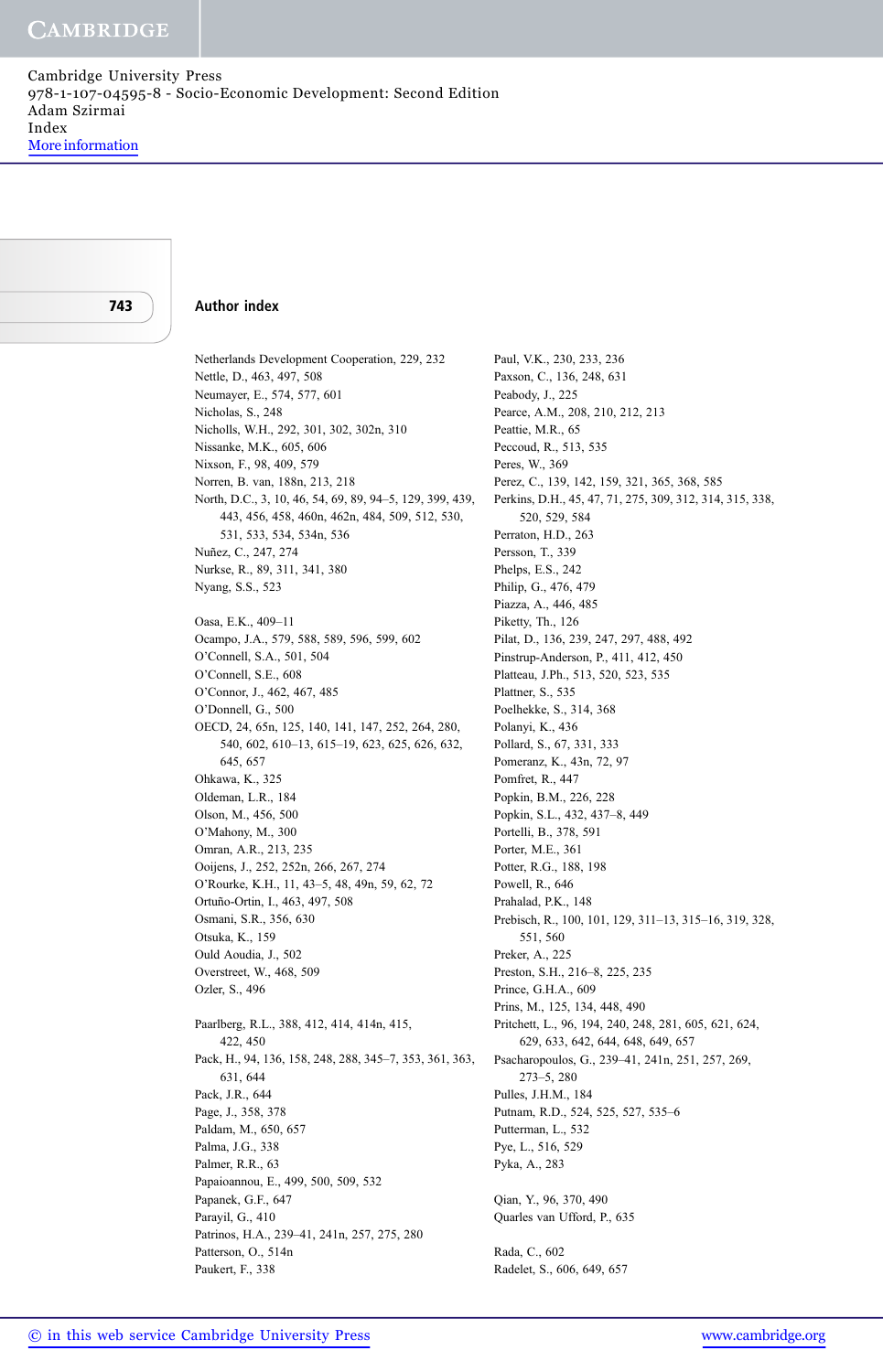#### 744 **Author index**

Radwan, S., 441, 443 Raffer, K., 554, 574, 601, 635, 637 Rajan, R.G., 650, 657 Rajapatirana, S., 361, 371 Ramani, S.V., 9, 410, 414, 414n, 495 Ramirez, A., 199 Rana, P.B., 647 Randers, J., 9, 173 Ranis, G., 81, 89n, 129, 159, 199, 299, 323, 326, 337, 348, 361, 362, 380 Rao, D.S.P., 495 Rao, V., 523 Rapoport, H., 277, 281 Ravallion, M., 33, 34, 39, 179, 388, 630n Rawski, T.G., 323, 336, 398, 490 Ray, D., 90n, 130, 430 Reardon, T., 426, 447, 449 Reher, D.S., 166, 167, 169, 172, 176, 197, 198 Reinert, K., 41, 538, 601 Ren, R., 134, 372n, 448, 490 Renard, R., 664 Revelle, R., 390–2 Reynal-Querol, M., 650, 657 Reynolds, L.G., 31, 42, 299, 301 Rezonja, G., 288, 328 Ricardo, D., 80–1, 304 Richardson, D., 60n, 72, 714 Ricklefs, M.C., 464 Riddell, R.C., 554, 588, 604–5, 607–14, 607n, 617, 624, 626, 632, 633, 634n, 640, 642–3, 643n, 646–8, 651, 656, 657 Riddle, D.I., 300 Rifkin, S., 230, 233, 236 Righart, H., 462 Rios, A.R., 431 Robinson, J.A., 51, 77, 102, 129, 236, 456, 462n, 463, 499, 500, 513, 514, 531, 532, 536, 591 Robinson, S., 288, 328 Rodriguez, R., 368 Rodrik, D., 23, 37, 40, 75, 95–7, 130, 138, 235, 280, 283, 286, 295, 315, 328, 339, 369, 370, 380–1, 514, 530, 534, 579, 588, 590–1, 595, 598, 633, 652, 657 Roemer, M., 275, 309, 312, 314, 315, 338, 584 Rohde, J., 230, 233, 236 Romein, J., 105, 332n Romer, D., 239, 248, 596, 602 Romer, P., 93, 239 Romijn, H., 36, 153, 354 Roodman, D., 649, 657 Rooks, G., 357 Rosberg, C., 465, 504, 637

Rosberg, C.B., Jr., 481, 482, 504, 507 Rose-Ackerman, S., 502, 508 Rosenberg, N., 54, 138, 155, 343, 353, 354 Rosenstein-Rodan, P., 89, 341, 342, 380, 604, 627 Rosenzweig, M.R., 40, 236, 280 Rosovsky, H., 325 Rostow, W.E., 627 Rostow, W.W., 87–9, 100, 113, 129, 299, 340, 627 Roth, D., 643 Roubine, N., 496 Roukens, O., 462 Roumasset, J., 439, 442 Rubinson, R., 338 Russett, B., 476, 508 Ruttan, V.W., 396n, 399, 404–5, 407–8, 412–14, 442, 444n, 449–50, 631, 646, 656 Sachs, J., 2, 8, 39, 69, 227, 368, 370, 490, 513, 554, 598n, 611, 628, 632, 656 Sadoulet, E., 426, 427, 437, 441, 444n, 445, 449 Saez, E., 90, 126 Saha, L.J., 267, 269, 274 Sala-i-Martin, X., 92 Salim, S.A., 521 Samuelson, P., 304, 305 Samuelson, W.D., 305 Sandberg, L.G., 241, 247–9, 281 Sandbrook, R., 463, 465, 504–6, 506n, 508 Sanderson, W., 251 Sanford, J.E., 574, 575, 601 Sapsford, D., 315, 329 Sarkar, P., 312, 315, 316, 329 Saviotti, P.P., 283 Saxonhouse, G., 159 Schama, S., 453 Schech, S., 519 Schmidt, R.M., 176 Schoenmakers, H., 465 Schraders, H., 535 Schraeder, P., 606 Schrijver, N., 549, 554, 559 Schulte, W., 134, 448, 490 Schultz, T.P., 40, 191, 198, 207, 215, 218, 226–8, 235 Schultz, T.W., 239, 241, 242, 247, 274, 280, 405–7, 434–6, 449, 631 Schumpeter, J.A., 84–6, 106, 132, 456, 526, 534, 643 Schwab, K., 591 Schwartz, S.H., 512, 513 Scitovsky, T., 347, 361, 380 Scott, J.C., 432, 436–7, 437n, 449 Scott, M., 347, 361, 380 Scully, G.W., 499, 500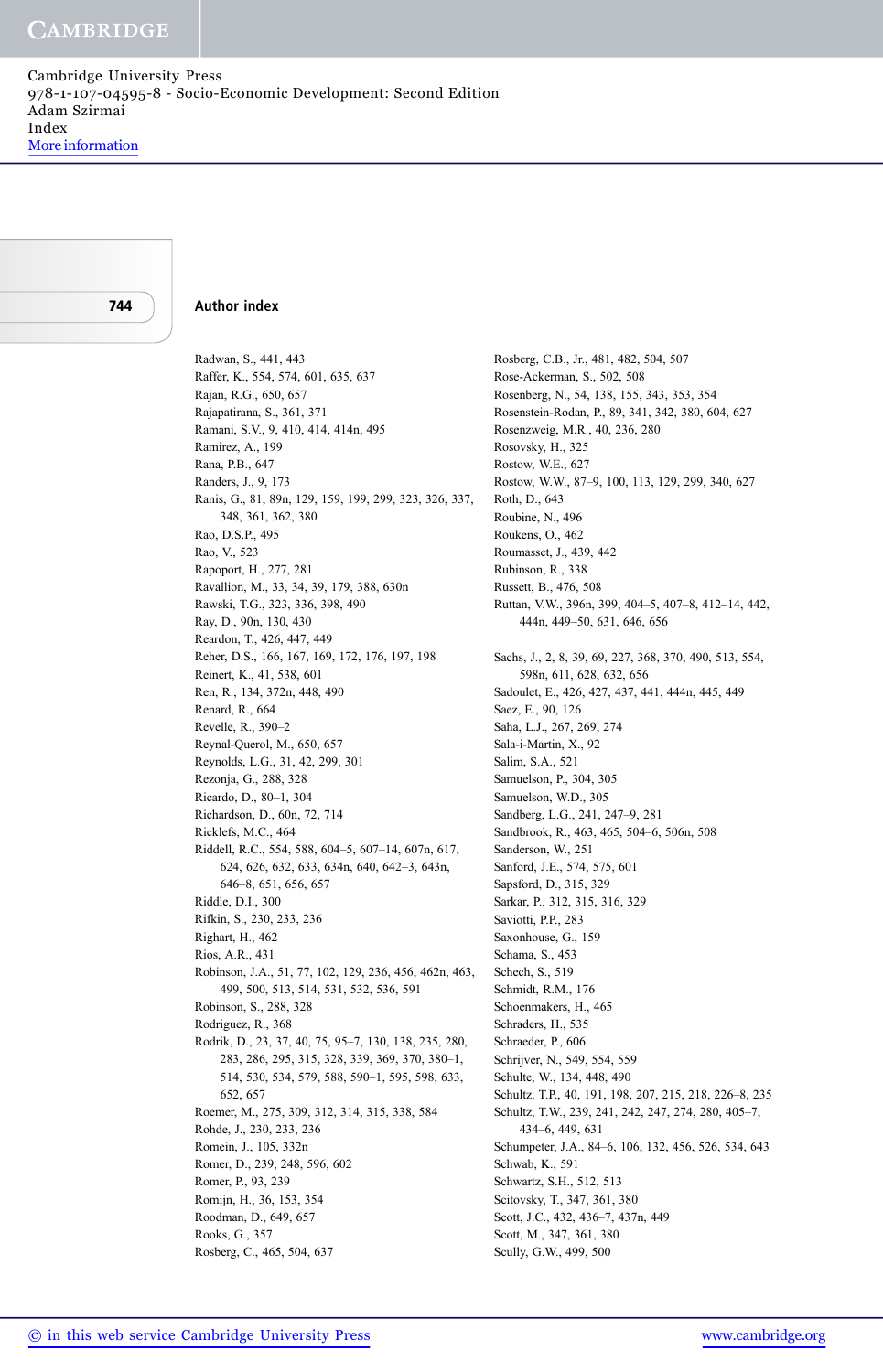Seers, D., 5, 9, 39, 559 Sellers, P., 443, 445 Selowsky, M., 580, 582 Sen, A.K., 5, 6–7, 11n, 14, 33, 39, 77n, 338n, 417–19, 449, 519, 629 Senghaas, D., 516 Sepulveda, J., 214 Serageldin, I., 521n, 535 Shah, M., 153 Shanin, T., 432 Shih, K., 520 Shils, E., 479 Shively, G.E., 431 Shleifer, A., 77, 503 Shweder, R.A., 521, 535 Sierman, C.L.J., 481, 496 Simon, J., 173, 198, 383 Singer, B.H., 183 Singer, H.W., 100, 101, 311–13, 315–16, 328–9, 554, 563, 574, 601, 635, 637 Singer, J.D., 471n, 508 Singh, I., 412, 441 Siourounis, G., 499, 500, 509 Sirowy, L., 499–501, 509 Sivard, R., 468, 508 Skocpol, T., 456, 467, 498 Slicher van Bath, B.H., 63 Small, M., 471n, 508 Smil, V., 383, 450 Smith, A., 80, 81n, 304, 306, 558 Smith, D., 88, 474, 476, 477, 508, 517 Snodgrass, D.R., 275, 309, 312, 314, 315, 338, 584 Soest, J. van, 610 Soete, L., 106, 139, 585 Sokoloff, K.L., 532–3, 536 Solow, R.M., 90, 92, 94, 104, 238 Soludo, Ch.C., 608 Son, H.H., 5 Soros, G., 544, 595 Soto, M., 251 Souza, R.M., 198 Spence, M.A., 242, 243 Spiegel, M., 240, 248 Spraos, J., 316 Squire, L., 126, 338, 630n Sreter, S., 217–18 Srinivasan, T.N., 31, 40, 158, 198, 280, 328, 565, 574, 575, 601 Srivastava, P., 153 Sserwanga, A., 357 Staatz, J.M., 447, 449 Starr, H., 476, 508

Steinberg, S.H., 481 Stern, C., 214 Stern, N., 8, 162, 183, 185, 198, 605 Stewart, F., 136, 158, 199, 353, 354, 587, 588, 601 Stiglitz, J., 12, 14, 31, 77n, 130, 294, 339, 381, 543, 544, 554, 557, 574, 575, 582, 588, 595, 596, 598, 602, 633, 635 Strauss, J., 40, 200, 217, 226, 227, 235 Streeten, P., 5, 41, 540, 546, 559, 601 Strout, A., 339, 604, 627–8, 628n, 647, 657 Subasat, T., 578, 589 Subramanian, G., 650, 657 Summers, R., 13 Sunkel, O., 102, 103, 129, 579, 597 Svedberg, P., 319 Swage, P., 496 Syrquin, M., 89, 286–8, 328 Szirmai, A., 2, 29, 37, 75, 77, 79, 86, 125, 134, 145, 154, 288, 289, 295–8, 320, 331, 333, 348, 353, 354n, 355, 357, 363, 369, 371, 372n, 373, 378, 381, 448, 490, 495, 497, 499, 529n, 530, 536, 540, 542, 573, 585–6, 589–90, 594, 612, 629 Tabellini, G., 339, 496, 512, 513 Taboroff, J., 521n, 535 Tansel, A., 227 Tanzi, V., 502 Tarp, F., 601, 647, 649, 650, 657 Tavares, J., 499, 501 Tawney, R.H., 515 Taylor, B., 606 Taylor, C.L., 481 Taylor, D., 438 Taylor, L., 288, 328, 579, 588, 596, 599, 602 Taylor, M.S., 183 Tengstam, S., 611, 653, 654 Ter Weel, B., 525 Terhal, P., 498–9, 498n Teszler, R., 447, 610 Teunissen, P.J., 554 Thee, K.W., 355 Thirlwall, A.P., 126, 130, 291, 297, 315, 338n, 347 Thoburn, J.T., 309, 312, 315, 316, 540 Thoden van Velzen, H.U.E., 443 Thomas, C., 454 Thomas, D., 200, 217, 226, 227, 235 Thomas, R.P., 10, 54, 94–5, 129, 399, 443, 458, 530, 531, 534 Thompson, E.P., 248 Thorbecke, E., 126, 338 Thugge, K., 577 Thutupalli, A., 410, 414, 414n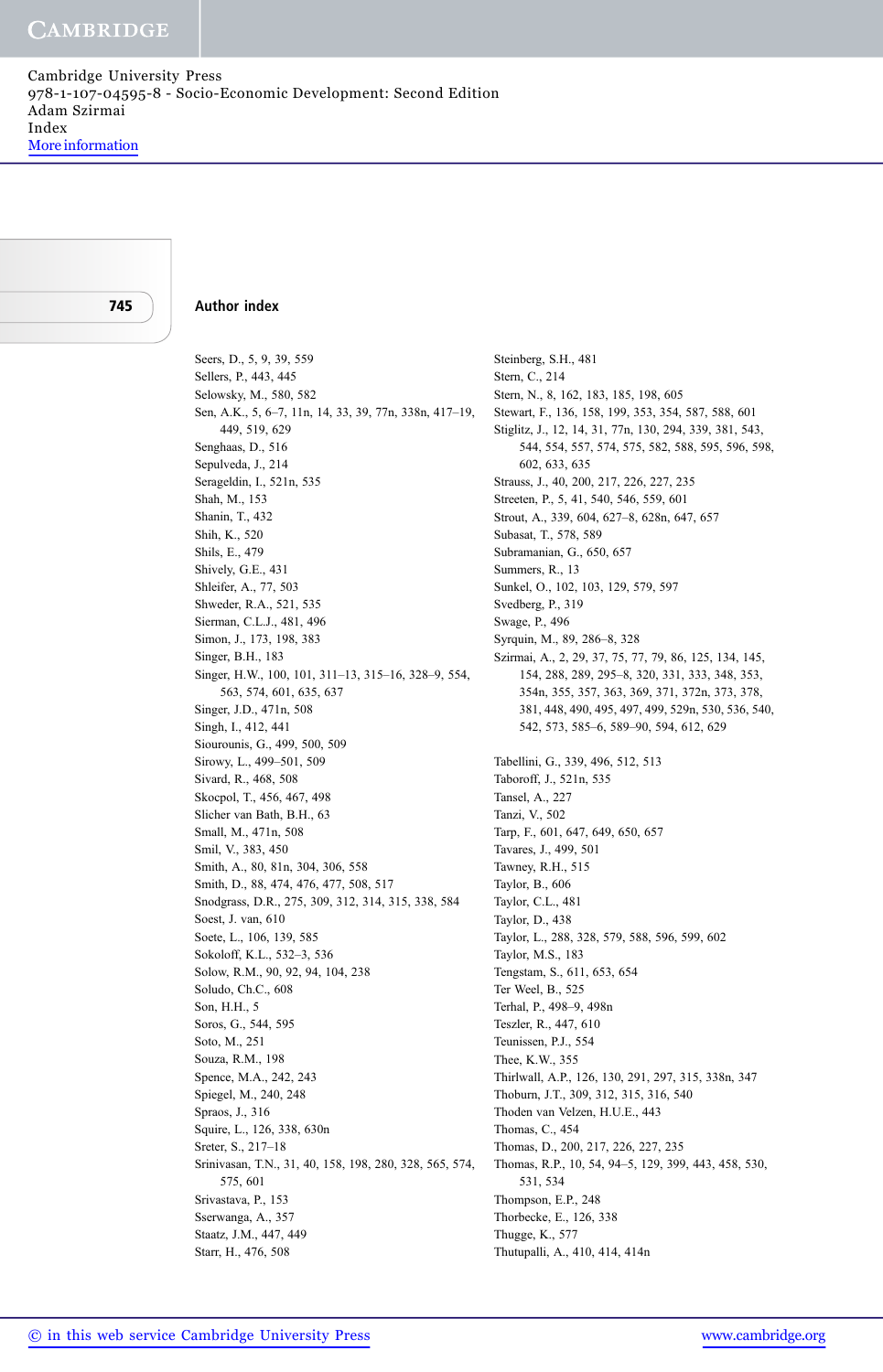746

#### **Author index**

Tilly, R., 459, 487 Timmer, C.P., 239, 292, 299, 301, 328, 430 Timmer, M.P., 294, 295, 296, 300 Tims, W., 723 Tönnies, F., 81-2 Tobin, J., 542, 544, 587, 595-7 Todaro, M.P., 162, 355 Tol, R.S.J., 162, 184, 185 Tortella, G., 247 Torvinen, L., 477, 502, 628n, 633 Toye, J., 543, 579-82, 586-8 Tregenna, F., 167, 178, 288, 362, 589 Trevor-Roper, H., 515 Triplett, J.E., 300 Tullock, G., 456 Tunzelman, N. von, 79, 139, 153, 331 Tybout, J.R., 356 **UIA, 546** Ul Haq, M., 5, 559 UNCTAD, 120, 315, 316, 317, 320, 329, 361, 364, 365, 365n, 367, 375, 381, 540-2, 541n, 559n, 560, 569, 584, 585, 594, 602 UNDP, 2, 14, 15, 40, 140, 147, 155, 156, 158, 159, 221, 426, 628n UNEP. 389n. 396 UNESCO, 147, 237, 249, 250, 250n, 252, 253, 255, 256, 258, 261, 262, 267, 267n, 268, 272, 274, 278, 280 UNIDO, 125, 135, 303, 338n, 363, 366, 373, 375, 376, 381, 540, 548, 594, 594n United Nations (UN), 125, 173, 181-3, 200, 202-5. 228, 373, 377, 388, 426, 469, 550 United Nations Population Division, 162-5, 167, 169, 171, 176, 186, 195, 196, 198, 202, 204, 211, 214, 235, 425, 542 **UNSO 15** Urquidi, V., 102, 488, 579 Uwugaren, G., 543, 588 Vallin, J., 203, 214, 218, 224 Van Ark, B., 2, 300 Van Campenhout, B., 605 van Dam, F., 560, 564, 629 Van de Walle, N., 483-4, 504, 508, 509, 640 Van der Eng, P., 125, 390n, 403 Van der Meer, C.L.J., 174, 390, 390n, 400, 410, 489 Van der Ploeg, F., 314, 368 Van Dijk, M., 356 Van Egmond, E., 153 Van Engelen, V.W.P., 184

Van Hekken, P.M., 443 Van Lieshout, P., 606 Vang, J., 153, 154, 159, 631 Veblen, T., 105, 300, 332n Velasco, A., 96, 598 Vellinga, M., 697 Verbruggen, H., 361, 362 Vernon, R., 365, 381, 585 Verspagen, B., 106, 107, 150n, 151, 296, 353, 357, 514 Vianen, H.A.W. van, 188n, 213, 218 Vishny, R., 77, 503 Voeten, J., 354, 448 von Tunzelman, N., 79, 139, 153, 331 Voskoboynikov, I., 594 Wacziarg, R., 463, 497, 499, 501, 508 Wade, R., 361, 369, 380 Waggoner, P.E., 184, 389n Wahiduddin, M., 356, 630 Wakasugi, R., 585 Walle, N. van de, 483-4, 504, 508, 509, 640 Wallerstein, I., 44-7, 49, 49n, 71, 458, 459, 459n Wallis, J., 456, 460n, 462n, 484, 509, 533, 536 Walsh, J.A., 200, 206, 226 Wang, J., 225 Wang, L., 490, 585 Wangwe, S.M., 378 Warner, A., 368, 632 Watson, C., 636, 656 Wößmann, L., 240, 244, 246, 250, 272, 278, 281 Webb, S.W., 462n, 533 Weber, M., 46, 48, 84-6, 452, 457, 457n, 458, 462, 504n, 515-7, 534, 535 Weeks, J., 578, 589, 590 Wei, S., 502 Weil, D., 92, 239, 248, 532 Weingast, B., 3, 69, 89, 456, 460n, 462n, 484, 509, 533, 534n, 536 Weisbrod, B.A., 226 Weisner, T.S., 514n Weiss, J., 343, 381 Went, R., 606 Were, M., 230, 233, 236 Westphal, L.E., 132, 149, 158, 246, 363, 369-71, 380, 495, 558, 597 Wharton, C.R., 439 White, B., 659 White, G., 487 White, H., 474, 624, 624n, 626, 649 White, M., 610, 613, 626, 628, 635, 650, 656 WHO, 145, 183, 200, 201, 203, 205-15, 217, 225-6, 228-36, 278, 475, 508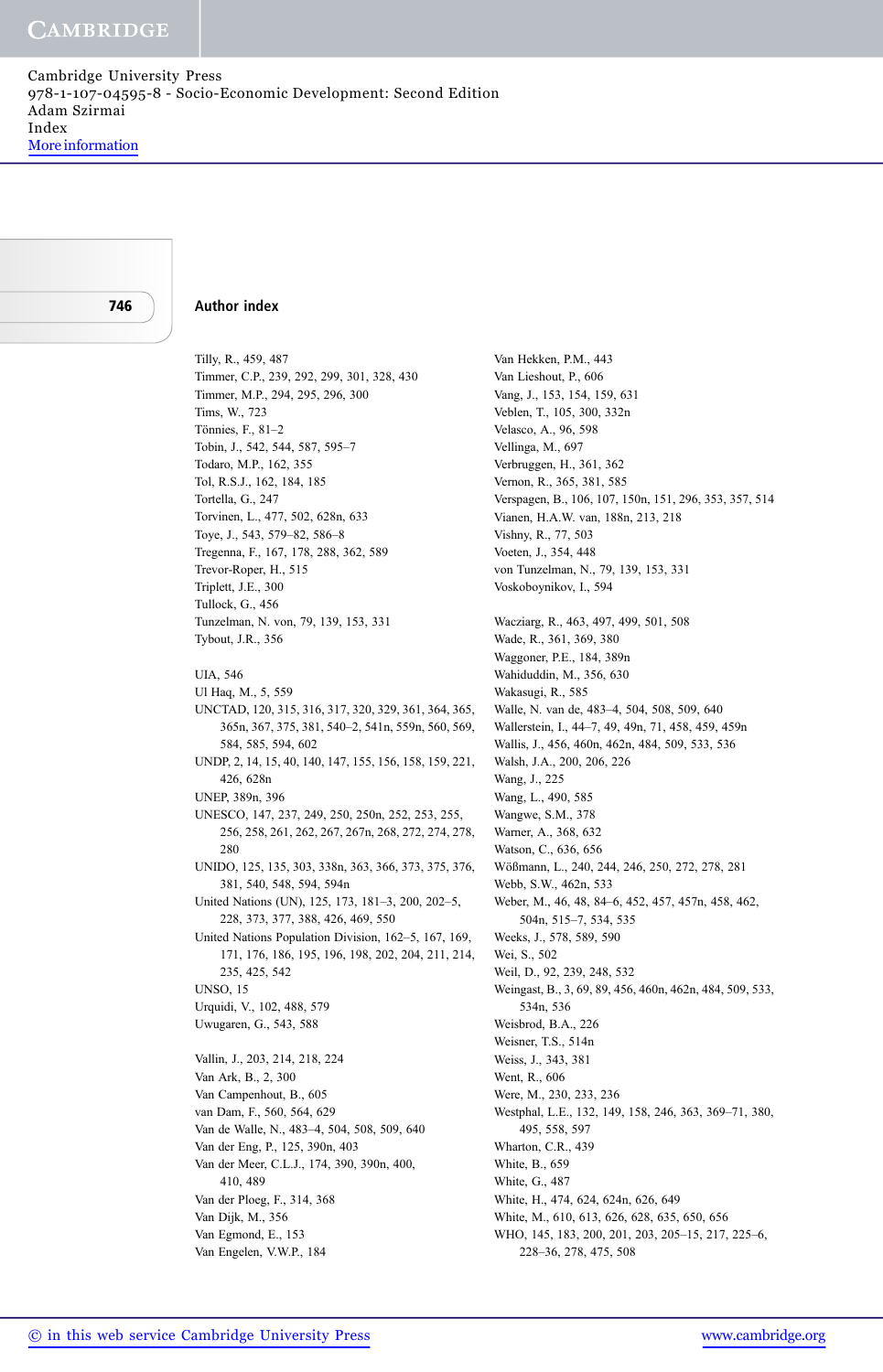Widner, J.A., 483 Wiek, A., 181 Wiggins, S., 389, 400, 405n Wilk, R., 535 Williams, E., 54, 308 Williamson, B., 243, 274 Williamson, J.G., 63n, 77, 167, 198, 286, 288, 306, 306n, 311, 314, 316, 329, 332, 332n, 334, 369, 550, 559, 563, 578, 579, 632 Willis, R., 191, 192n Wilson, C., 167, 198 Winter, S., 82, 106, 129 Wolf, E.R., 47, 54, 59n, 62, 72, 432, 437 Wolff, E.N., 92, 239 Wolpin, K., 244 Woo, W.T., 490, 591, 598n Wood, R., 565, 566, 574 Woolcock, M., 525, 536 World Bank, 8, 10, 15, 20–1, 35–6, 40, 92, 96, 114–15, 117, 119–20, 123, 125, 126n, 127, 129, 142–3, 145, 148, 155, 159, 162, 166–7, 171, 173–4, 176–8, 181n, 182–86, 194–5, 198, 211, 217, 226, 242, 246–7, 255–6, 261–2, 277, 280, 289–91, 296, 300, 320, 338, 359–61, 363, 365n, 367–8, 373–4, 377, 380, 384, 395–6, 399, 405, 407, 413, 416n, 417, 425–7, 442, 447, 495–6, 502, 542–3, 565, 567, 569–71, 575, 578, 578n,

588–9, 602, 606, 611, 619–20, 626–31, 642–6, 648–9, 657 World Resources Institute, 383, 394 Worsley, P., 15, 482 WTO, 140, 151, 344n, 377 Wu, H.X., 594 Wu, Y., 325 Xu, Z., 490, 585 Yakovlev, A., 303, 370 Yamada, S., 410, 489 Yamey, B., 518, 638 Yamfwa, F.K., 125, 320, 348, 371 Yang, Y., 316, 523 Yanikkaya, H., 499, 501, 509 Yashiro, N., 585 Yeldan, E., 596 Young, A., 92 Young, H.E., 184 Yue, X., 490, 542 Zeitz, R., 446, 485 Zelhorst, D., 462 Zeylstra, W.G., 636

Zolberg, A.R., 481, 482 Zuleta, G., 579

© in this web service Cambridge University Press www.cambridge.org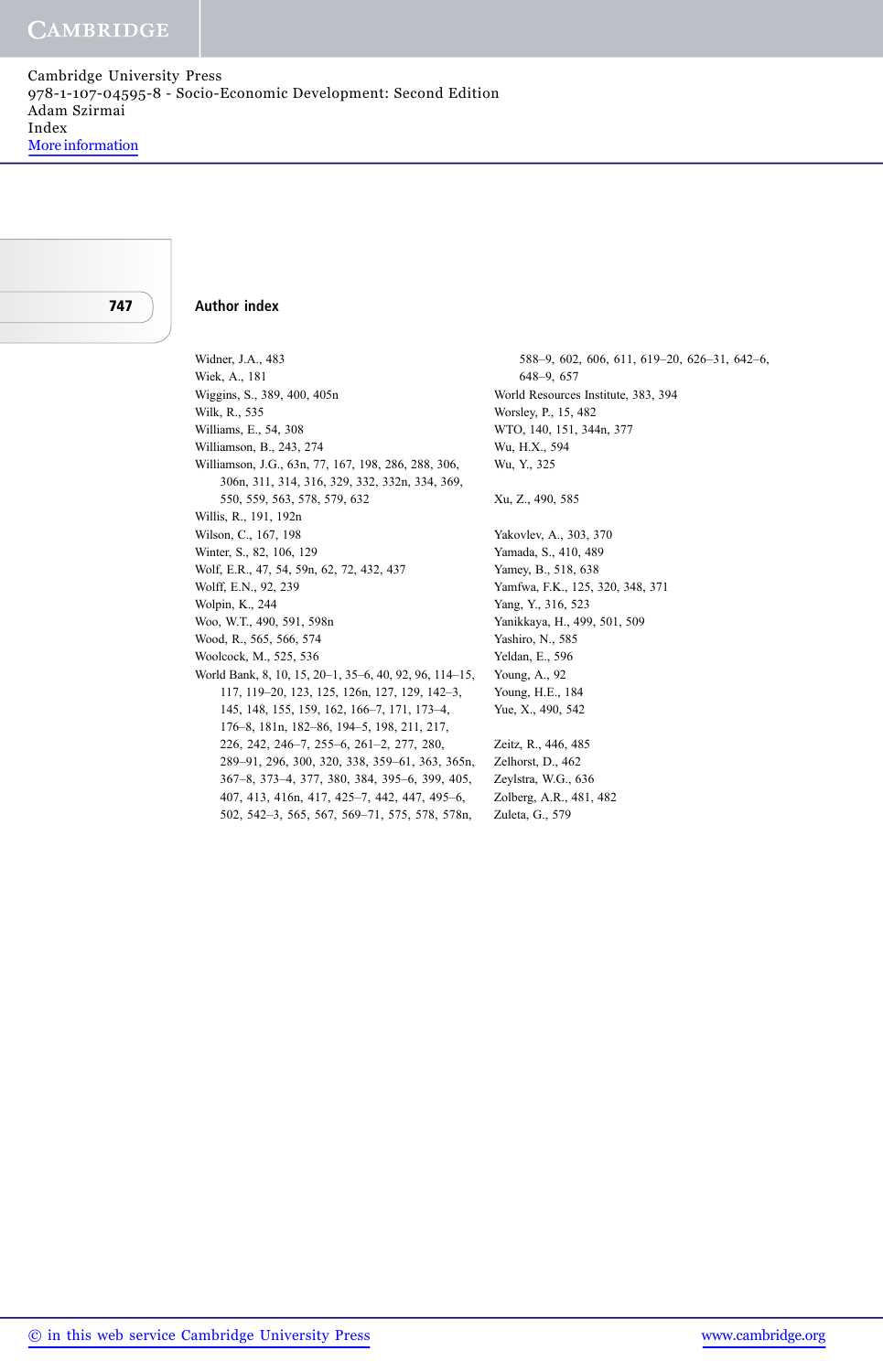**CAMBRIDGE** 

Cambridge University Press 978-1-107-04595-8 - Socio-Economic Development: Second Edition Adam Szirmai Index More information

# SUBJECT INDEX

abortion 188–90, 195, 196 absorptive capacity 78–9, 92, 104–7, 138–9, 142, 151–2, 366, 525, 628 Accra Agenda for Action 554, 653 accumulation function of the state 467 acephalous political units 466 Africa bureaucracy in 505 China and 366, 573, 586, 594, 612 cost of education 257, 263, 271 culture and fertility rates 192–3 decolonisation 466, 544–6, 609 importance of social obligations 523–4 one-party states 466, 477, 480–1 scramble for 58, 465 structural adjustment policies 589–90 investment in infrastructure 589–90 traditional versus modern culture 519–20 see also AIDS; deforestation; enrolment ratios; food, production; foreign aid; low-income countries; slave trade; state formation in developing countries agglomeration economies 343 Agreement on Trade Related Intellectual Property Rights (TRIPS) 151, 553, 558, 638 agricultural development models conservation model 404–5 diffusion model 406 high-payoff input model 406–7 resource exploitation model 404 urban-industrial impact model 405–6 see also green revolution agricultural and mining exports 287, 293–4, 303–5, 308–9, 319–20, 562 see also primary exports agricultural multinationals 151, 155, 410–11, 412, 429 agricultural production 298 efficiency of traditional farmers 406, 434–6 growth of 298–300, 383–9, 390, 404 irrigation 401–4 population growth and 383–4, 385–7, 396, 401, 407–8 price policies and 323–4, 422–3 share of, in national income 5, 32, 121–3, 424–6

significance of risk 435–9 see also agricultural sector; expansion of cultivated area; green revolution; increased yields; intensification of land use; modernisation theory agricultural productivity 297–9, 313, 416, 422–3, 439, 444–5, 631 agricultural research institutes 407–8, 409 new technology and 408–11 agricultural revolution 399 agricultural sector 284, 286, 298–300 contributions from manufacturing 324 contribution to economic development 298–300, 301, 323–4, 422 development and 301–2 educational shortcomings 273 employment 121, 122, 123 exports and source of currency 310 farm size 441 foreign aid and 400, 632, 637 industrialisation and 292–3, 299, 301–3, 311, 313, 314, 315–17, 336–41, 351, 366 inputs for industrial sector 301–2, 324 investment in 320 in infrastructure 187, 302, 303, 306, 310, 320, 325, 447 labour 390, 397, 399, 400, 408, 411–12, 417, 431–5, 440–1 labour force 33, 302, 324, 422, 423–6 labour outflow 334–5 as market for consumer and producer goods 302, 306, 324 industrial products 302 price incentives 325 profitability of exports 308 regional historical examples 310–11 relationship with industry 284, 286, 292–4, 301–2, 303, 321–4, 326 seasonal (disguised) employment 345, 399, 400 as source of savings 302, 324, 336 structural change in 287–8, 301, 321 terms of trade 66, 77, 101, 103, 305, 306, 308, 311, 312–14, 315–21, 325–6 see also closed economy models; primary exports; primary products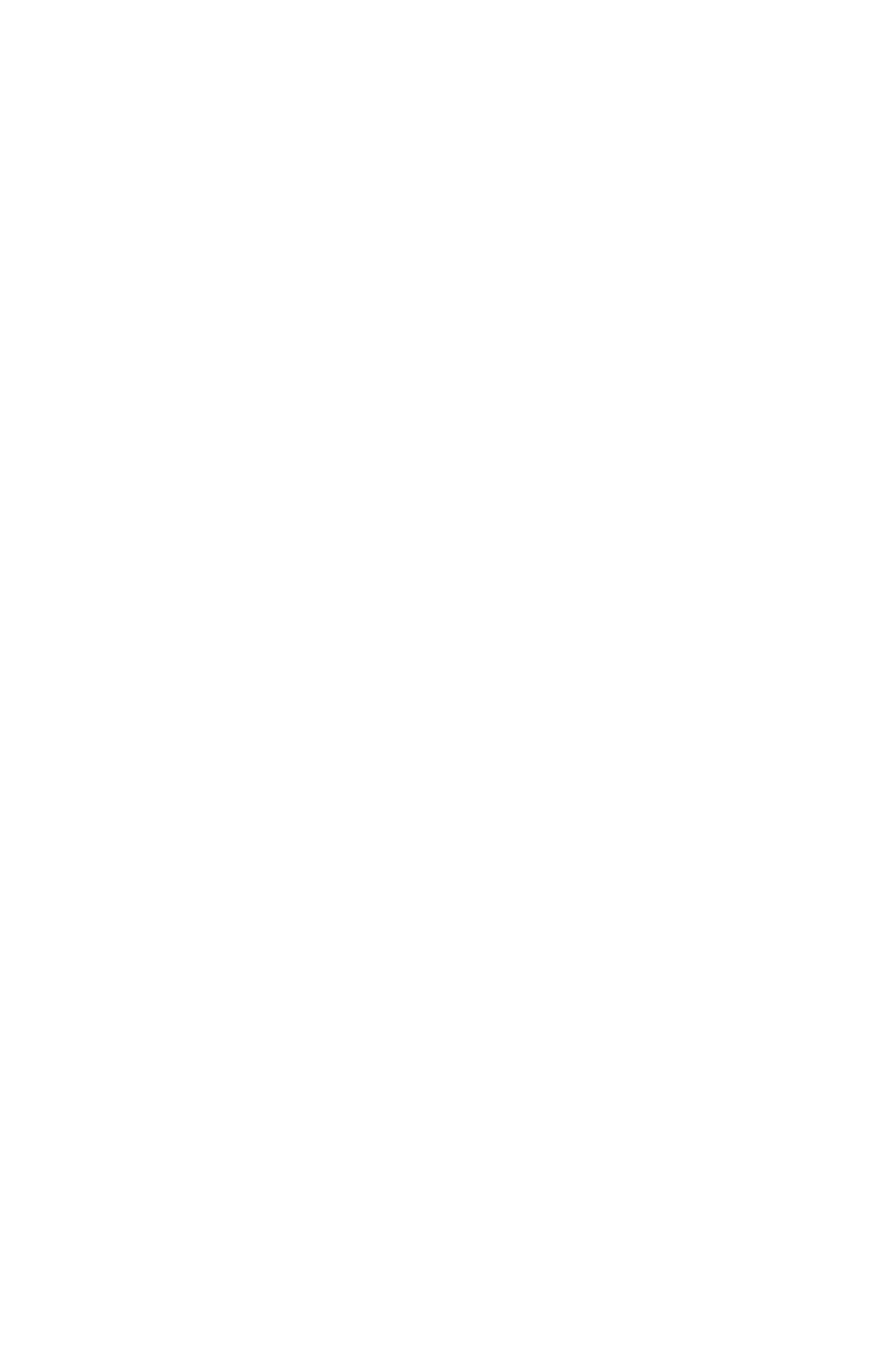

Widner, J.A., 483 Wiek, A., 181 Wiggins, S., 389, 400, 405n Wilk, R., 535 Williams, E., 54, 308 Williamson, B., 243, 274 Williamson, J.G., 63n, 77, 167, 198, 286, 288, 306, 306n, 311, 314, 316, 329, 332, 332n, 334, 369, 550, 559, 563, 578, 579, 632 Willis, R., 191, 192n Wilson, C., 167, 198 Winter, S., 82, 106, 129 Wolf, E.R., 47, 54, 59n, 62, 72, 432, 437 Wolff, E.N., 92, 239 Wolpin, K., 244 Woo, W.T., 490, 591, 598n Wood, R., 565, 566, 574 Woolcock, M., 525, 536 World Bank, 8, 10, 15, 20-1, 35-6, 40, 92, 96, 114-15, 117, 119-20, 123, 125, 126n, 127, 129, 142-3, 145, 148, 155, 159, 162, 166-7, 171, 173-4, 176-8, 181n, 182-86, 194-5, 198, 211, 217, 226, 242, 246-7, 255-6, 261-2, 277, 280, 289-91, 296, 300, 320, 338, 359-61, 363, 365n, 367-8, 373-4, 377, 380, 384, 395-6, 399, 405, 407, 413, 416n, 417, 425-7, 442, 447, 495-6, 502, 542-3, 565, 567, 569-71, 575, 578, 578n,

588-9, 602, 606, 611, 619-20, 626-31, 642-6, 648-9, 657 World Resources Institute, 383, 394 Worsley, P., 15, 482 WTO, 140, 151, 344n, 377 Wu, H.X594 Wu, Y., 325

K Z 490, 585

Yakovlev, A., 303, 370 Yamada, S., 410, 489 Yamey, B., 518, 638 Yamfwa, F.K., 125, 320, 348, 371 Yang, Y., 316, 523 Yanikkaya, H., 499, 501, 509 Yashiro, N., 585 Yeldan, E., 596 Young, A., 92 Young, H.E., 184 Yue, X490, 542 Zitz, R., 446, 485

Zhorst, D., 462 Zylstra, W.G., 636 Ziberg, A.R., 481, 482 *i*Ileta, G., 579